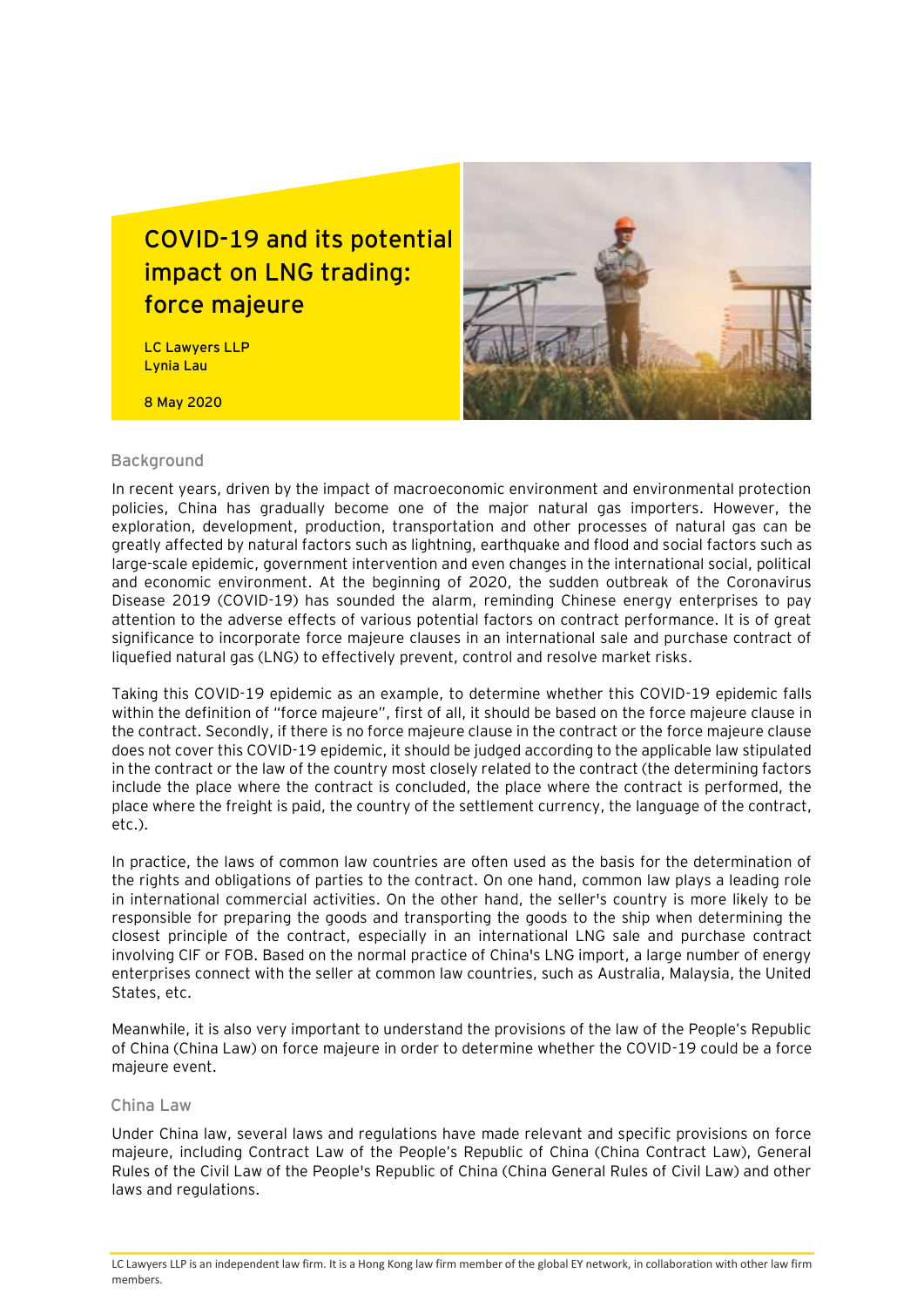Force majeure is defined under Article 117 of China Contract Law as "the objective circumstances that are unforeseeable, unavoidable and insurmountable." For a defaulting party who cannot fulfil its contractual obligations due to the force majeure event, Article 117 of China Contract Law regulates that the liabilities shall be exempted in part or in whole in light of the effects of the force majeure, except as otherwise provided by law. Therefore, regardless of whether the contract includes an express force majeure provision, an event amounting to force majeure could exempt a party from its legal liability. However, force majeure is not necessarily the only cause of failure to perform the contractual obligations. In some cases, the court will consider the influence proportion of the nonforce majeure factors on the consequences of the event to determine the liability for compensation. In this case, the force majeure can only partially exempt the party affected by the force majeure from the liability for breach of contract.

To further assist Chinese local companies in handling contractual disputes arising out of the COVID-19 outbreak, on 30 January 2020, the China Council for the Promotion of International Trade (the CCPIT) released a statement confirming that the CCPIT is empowered and offers to issue force majeure certificates to companies based in China who are unable to fulfil their international contractual obligations due to the COVID-19 outbreak. Besides, on 10 February 2020, Zang Tiewei, spokesman of the Standing Committee of the National People's Congress and director of the research office, stated that for the parties who are unable to perform the contract as a result of the COVID-19, it is unforeseeable, unavoidable and insurmountable force majeure.

Nevertheless, it is still unclear how such certificates will fit within the contractual force majeure regime that the parties have agreed. It is also very important to consider the causation between the force majeure event and the potential results. According to the judicial practice of China, the applicable relationship between the contractual force majeure clause and the force majeure clause as stipulated by the law is as follows – the force majeure clause stipulated in the contract shall not affect the direct reference to the legal provisions. If the scope stipulated in the force majeure clause in the contract is less than the statutory scope, the parties may still invoke the statutory legal provisions to claim the exemption. If it is greater than the statutory scope, the excess part shall be deemed as the agreement between the parties to establish another exemption clause. Therefore, setting force majeure clauses in the contract can maximize the freedom of will of both parties to the contract, so as to meet the needs of exemption of the party affected by force majeure in specific circumstances.

### **Common Law**<sup>1</sup>

Generally, there is no legal exemption for force majeure under the common law. Both parties of the contract can agree on what is the force majeure event and the corresponding consequences in the contract. If an extreme event is beyond the scope of the force majeure event stipulated in the contract, or the contract does not make any agreement on the force majeure, the party who is prevented from performing its obligations will not be able to invoke the agreed force majeure exemption. For example, under Hong Kong law, force majeure will only apply if there is an express force majeure clause in the contract. Nevertheless, the common law doctrine of frustration may provide parties with relief to certain extent in the absence of a specific express contract provision.

As abovementioned, unlike China Law, the common law jurisdictions (including but not limited to Hong Kong, the United Kingdom, Singapore and other countries/ regions) do not have the implied application of the principle of force majeure. Furthermore, the application and handling of force majeure cases are entirely dependent on the contract.

First, the parties who claim to delay or exempt themselves from performing their obligations because of COVID-19 need to consider whether the contract includes force majeure clauses. If so, whether COVID-19 is a force majeure event will depend to a considerable extent on the construction and interpretation of the relevant provisions of the contract. For example, force majeure clauses in some LNG sale and purchase contracts specifically include such expressions as "outbreak of disease", "epidemic", "civil emergency" or other similar expressions. Without such expressions, the party may consider whether it includes general expressions of "Acts of God", "Acts of Government", or "other than the situation of the parties' control" and consider that the COVID-19 epidemic is related to such general expressions.

<sup>&</sup>lt;sup>1</sup> The application of law between countries/regions in the common law system will also be different. The author only discusses it from a general point of view, but not specifically for a certain country/ region.

LC Lawyers LLP is an independent law firm. It is a Hong Kong law firm member of the global EY network, in collaboration with other law firm members.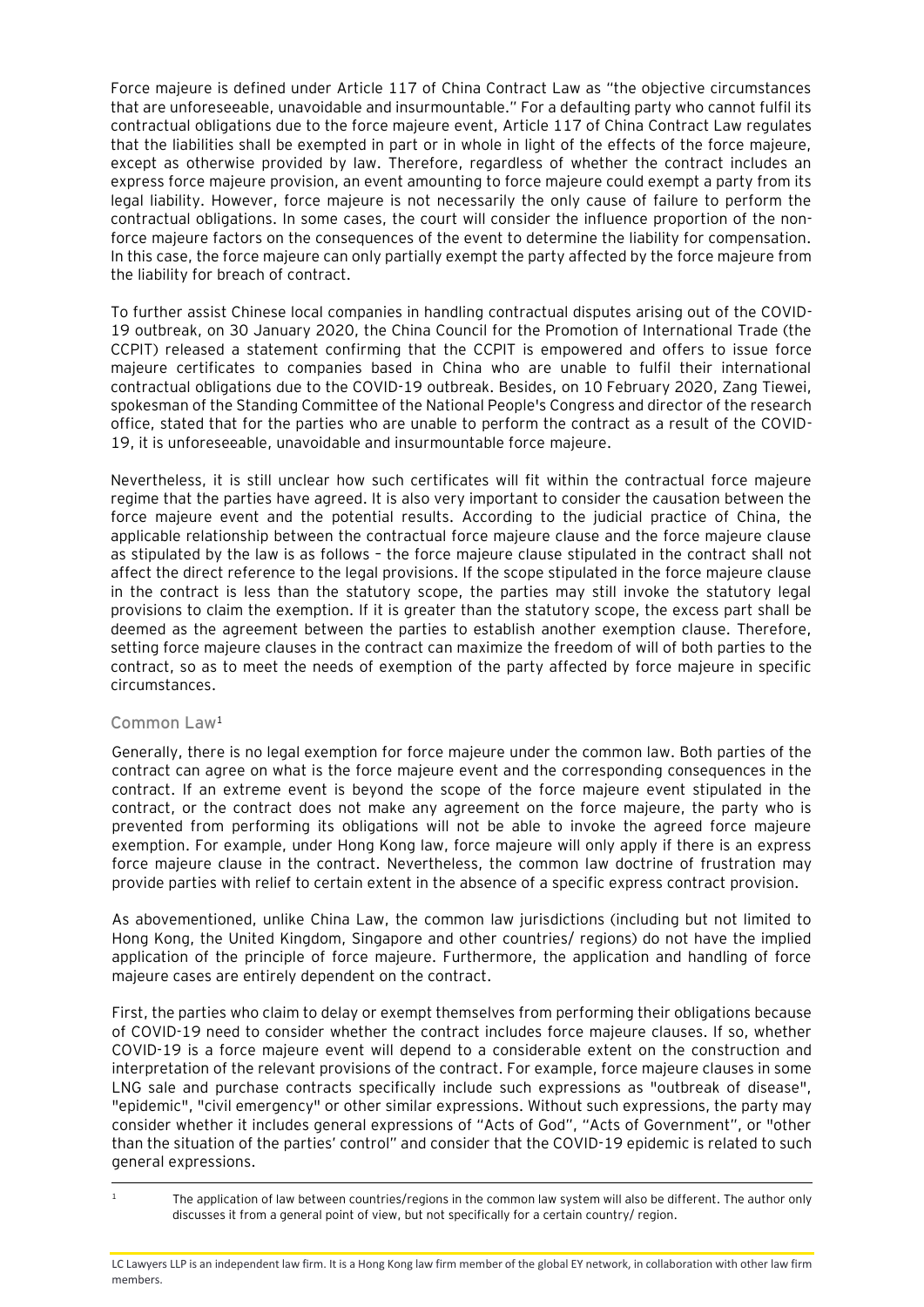It is important that, generally, the parties who wish to invoke the force majeure clause under the common law shall prove that the force majeure event is the key reason for the failure of performance of the contract. That is to say, if it can be proved that other factors hinder or delay the performance of the contract (such as the delayed performance from the party whose performance is hindered, or the external force from the third party, etc.), the non-performing party may not be able to exempt or delay the performance according to the force majeure clause. It is worth noting that this is different from the application of legal force majeure under China Law. China Law excludes the legal force majeure from the scope of exemption. The common law is stricter in this perspective.

### **Issues worth taking into consideration**

As LNG contracts are usually heavily negotiated and amended, there is a great variance in contractual provisions. Parties seeking to rely on or may be affected by the force majeure provision should carefully consider the wording of the clauses to determine what actions to take in response to any disruptions as a result of the COVID-19. For long-term LNG sale and purchase agreements, where annual contract quantity commitment can be postponed to later in the year, affected parties may still have to perform its contractual obligations albeit at a later point in the contract year.

Accordingly, description of force majeure provisions should be specific, clear and unambiguous, and be listed as far as possible according to previous industry experience. Especially in the LNG international purchase and sale contract using CIF or FOB trade terms, if the force majeure clause does not include the force majeure event that may occur at the receiving port, then when the force majeure event occurs at the receiving port, it will be difficult for the buyer to claim the existence of force majeure against the seller. In addition to the losses caused by the above events, the buyer would still need to perform its obligations under the contract.

In addition, the receiving port should be defined specifically. Take the COVID-19 epidemic as an example. If the terms do not clearly stipulate the scope of the receiving port in China, the buyer may not claim the existence of force majeure even if one or several (but not all) ports in China are closed due to the COVID-19 epidemic.

In addition, due to the chain characteristics of the natural gas industry, in order to achieve the safe transmission of the risk of force majeure, when determining the terms of force majeure, it is necessary to consider the situations where force majeure events occur in upstream and downstream that may affect the performance of the obligations of the LNG contract, such as whether the loss of downstream resources and facilities, serious accident damage or inability to operate should be force majeure.

It is also important to specify the form, submission method and time limit of the documents to be submitted by the party affected by the force majeure, and clearly stipulate the consequences of the force majeure, which is conducive to the adjustment of the rights and obligations of both parties after the occurrence of the force majeure event.

In the process of LNG contract negotiation and signing, sometimes it is hard to predict the potential risks of the contract. Parties should therefore pay extra attention to terms related to the force majeure in the contract, so as to systematically reduce the adverse consequences that the contract party may bear. The applicable legal situation of international trade and cooperation contracts especially in LNG area involving multiple jurisdictions is usually complex and consulting legal experts on such specific situations when dealing with legal issues is always important and crucial for major energy enterprises.

The author would like to thank Zoe Guan, Dannie Liang and Mary Li for their contributions to this article.

Note: This material has been prepared for general information purposes only and is not intended to be relied upon as professional advice for any cases. Should you need further information or legal advice, please contact our people below.

LC Lawyers LLP is an independent law firm. It is a Hong Kong law firm member of the global EY network, in collaboration with other law firm members.